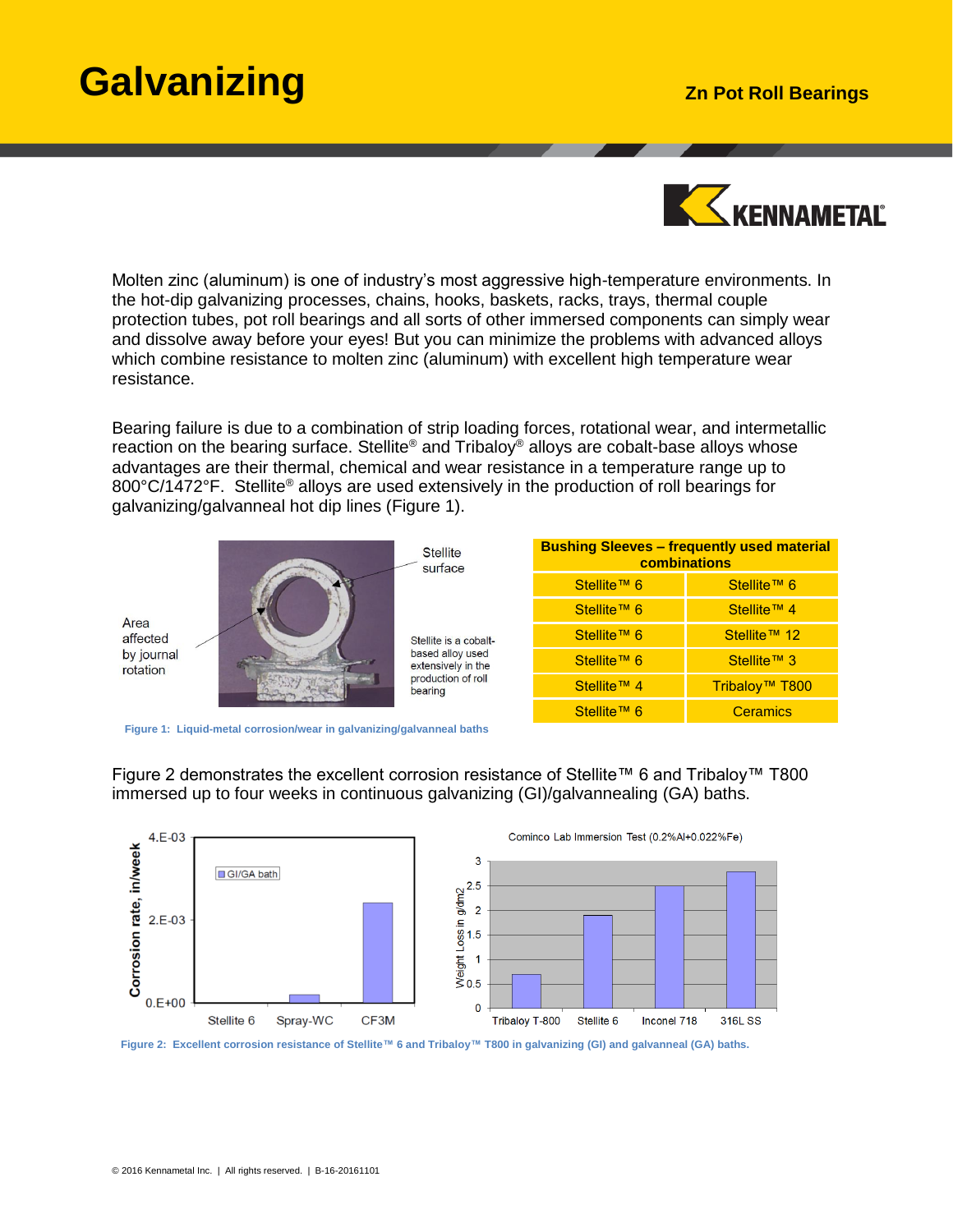

Why use Stellite™ and Tribaloy™ Alloys from Kennametal™?

- Premium Stellite™ and Tribaloy™ cobalt base alloy zinc pot bushings and sleeves last longer.
- Technical support is available from the Stellite™ materials experts at Kennametal™
- Reduced friction of these materials allow for smoother, lower vibration operation
- Reduced operational costs by increasing submerged roll bearing life

## **Case History (1): The benefit of buying Stellite™ Components from Kennametal**

A galvanizer purchased what they thought was Stellite<sup>®</sup> 4 /Stellite<sup>®</sup> 6 solid cast bearings and assembled them onto their pot roll journals. The new bearings (Cobalt 4) did not wear as well as the Stellite™ 4 materials previously used, so they took a look at the microstructure of the two materials. (See figure 3 below.)



**Figure 3: Polished and etched microstructures**

The two samples revealed a notable difference in chemistry, microstructure and hardness. The old or original Stellite® material (left) that had better service life and had what our customer described as a cleaner microstructure. The new material (right), as described by our customer, has a "dirtier", more complex microstructure.

At Kennametal's Stellite™ foundry, we control the raw materials, chemistry, melting and casting processes. Stellite™ alloy castings are certified by our foundry to meet specification on every lot. Ensure you are using genuine Stellite™ materials … from Kennametal™!